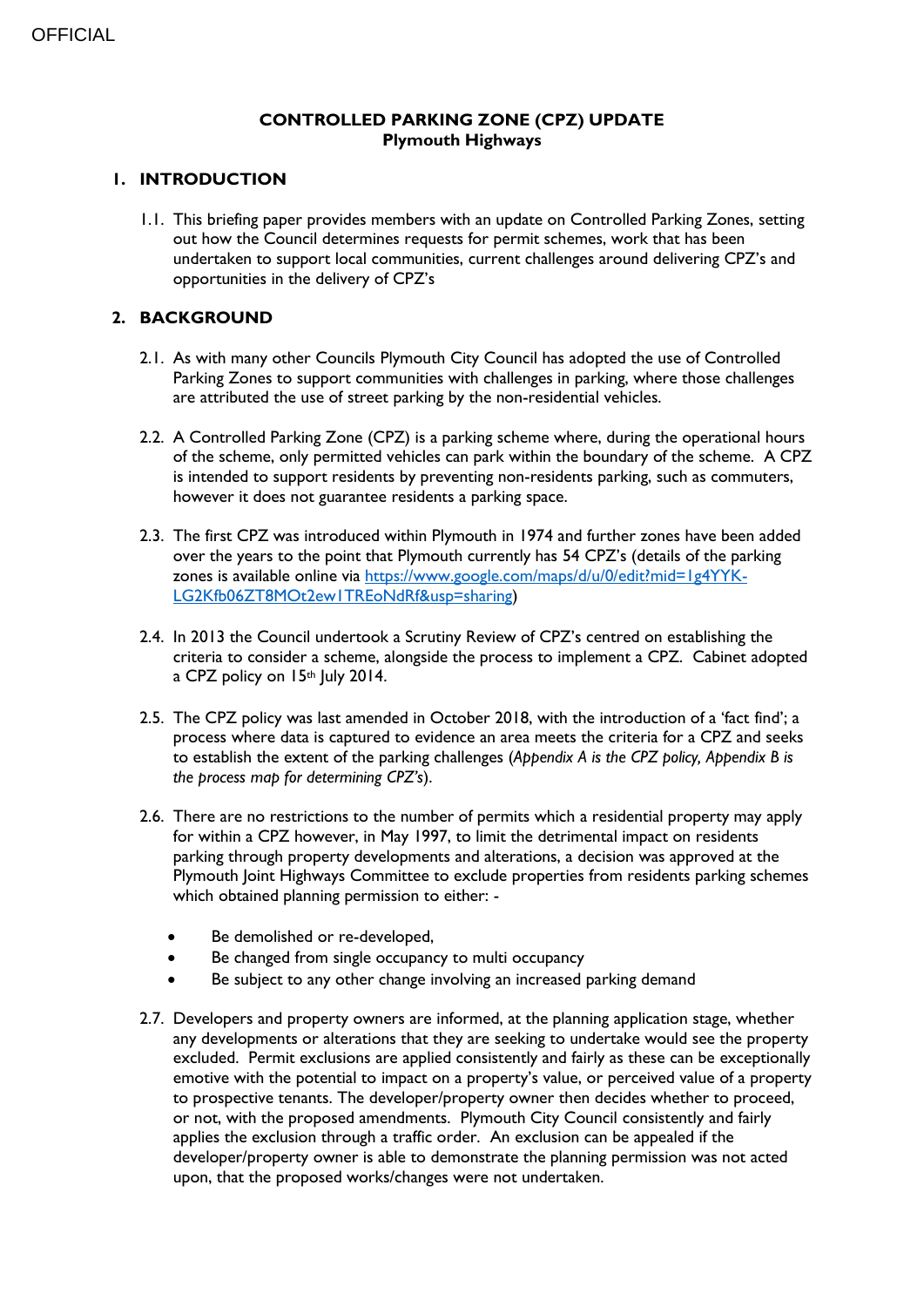2.8. Plymouth City Council understands that it is important that some businesses and service providers require to park in residential streets to provide their services, such as trade professionals or care providers. Therefore, the Council provides support to these businesses and service providers through access to business and care service permits, permits that allow parking for a designated period within residents parking bays, but do not allow commuting.

# **3. CURRENT POSITION**

3.1. Since the CPZ policy was last amended in 2018, Plymouth Highways has applied the CPZ policy in support communities. This includes facilitating community engagements on parking challenges, assessing and quantifying parking requests against the policy, alongside the delivery of new and/or extending schemes. Some of these include:

## o September 2018

## *Eggbuckland Ward (Trewithy Court, Trewithy Drive and Widey Court)* A "fact find" was undertaken around parking at these locations informing that the area did

not qualify for permit parking as set out within the Councils CPZ policy. The scheme request was not progressed further.

## o December 2018

## *Devonport Ward (Morice Town)*

The Council facilitated a number of community engagement sessions around requests for permit parking and community concerns with parking. The request met the qualifying requirements for a CPZ leading to residents being balloted. Residents expressed varying views and support to the proposals, failing to reach the support required to progress. Whilst the community were not in unison on a permit scheme, the community agreed on proposals to introduce yellow lines to improve safety and accessibility through traffic restrictions. These works were competed in September 2019.

#### o 1st February 2019

#### *Devonport Ward (Zone IIA)*

A request for permit parking satisfied the criteria for a CPZ, leading to a community ballot on a proposed scheme. The community voted in favour of implementing the scheme with the streets of Drummond Place, Milne Place, Molyneaux Place and Pym Street.

#### o *22 March 2019*

## *Sutton and Mount Gould Ward (Mount Gould)*

The Council supported a number of community engagement sessions on parking challenges and solutions, including permit parking. Unfortunately, residents expressed varying views, both in support and not in support, of permit parking in order to proceed at this stage. Whilst not progressing a permit scheme, proposals to support access to Tothill Park, proposals to introduce limited waiting along Lanhydrock Road, are being delivered within the 2021/22 Living Streets programme.

#### o 31 January 2020

## *Sutton and Mount Gould Ward (Zone BB – Cattedown)*

The Council facilitated a number of community engagement sessions around requests for permit parking and community concerns with parking. The request met the qualifying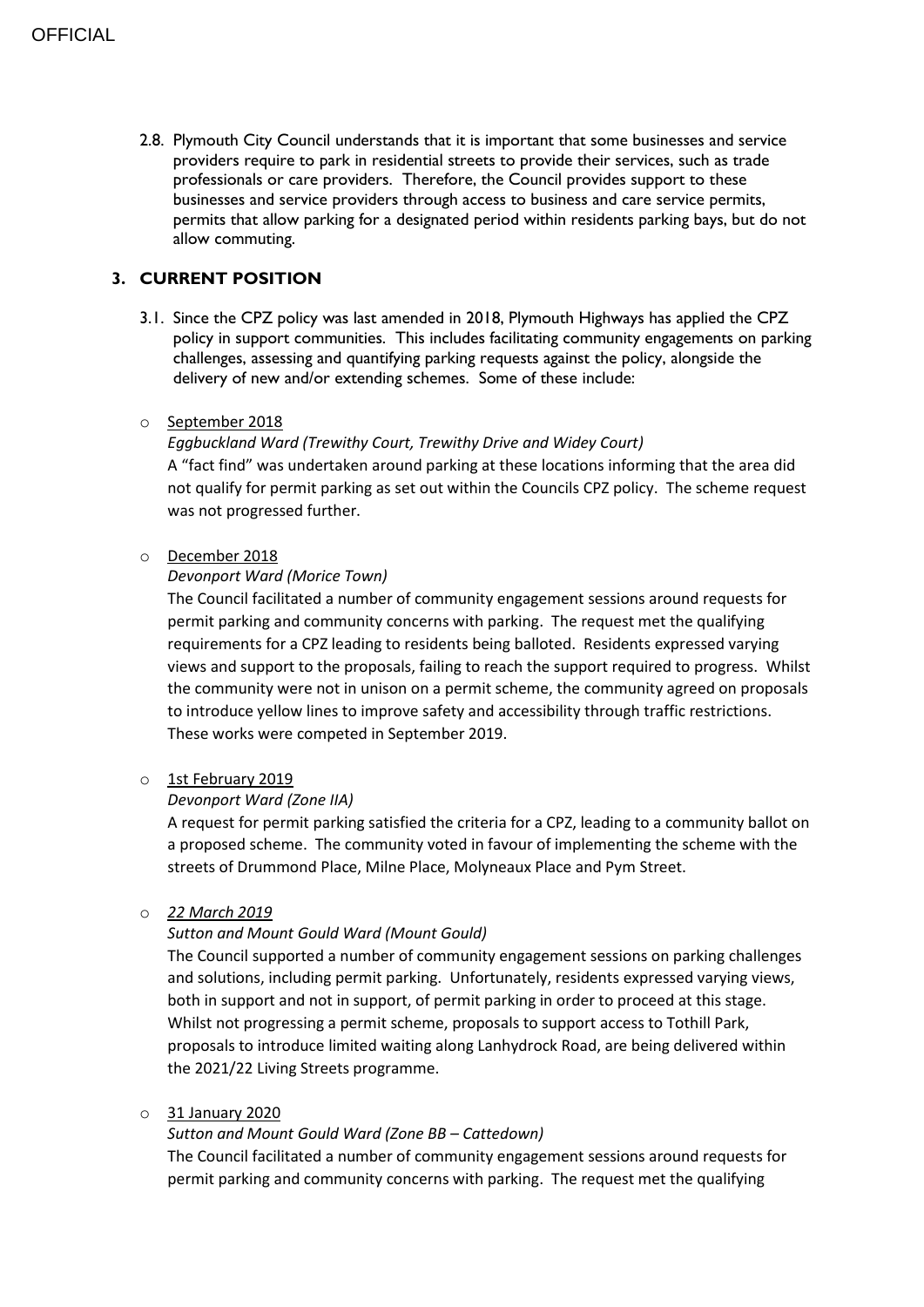requirements for a CPZ leading to residents being balloted. The community voted in favour of implementing the scheme, which was completed on 31<sup>st</sup> January 2020.

#### o 1 February 2020

*Stoke Ward (Zone AN - Corea Terrace, First Avenue, Rectory Road and Second Avenue)* The Council facilitated a number of community engagement sessions around requests for permit parking and community concerns with parking. The request met the qualifying requirements for a CPZ leading to residents being balloted. The community voted in favour of implementing the scheme, which was completed on 1<sup>st</sup> February 2020.

## o 27 February 2019

## *Stoke Ward*

The Council facilitated a number of community engagement sessions around requests for permit parking and community concerns with parking. This request was to be followed upon completion of the existing schemes in delivery. Regrettably, further engagement opportunities were impacted by COVID-19.

## o 1 March 2020

## *St Peter and Waterfront Ward (Zone N – Millbay)*

The Council facilitated a number of community engagement sessions around requests for permit parking and community concerns with parking. The request met the qualifying requirements for a CPZ leading to residents being balloted. The community voted in favour of implementing the scheme, which was completed on  $1<sup>st</sup>$  March 2020.

#### o 31March 2020

#### *Devonport Ward (Keyham)*

Following engagement with the community, the community were balloted on proposals for a permit scheme. Unfortunately, the ballot failed to achieve the required response required in order to proceed.

## o 1 July 2020

## *Efford and Lipson Ward (Zone DD)*

The community were balloted on the proposed extension of existing permit parking, to include Salcombe Road. The commuting voted in favour of the proposal, which was completed on 1<sup>st</sup> July 20.

o 17 August 2020

```
Devonport Ward (Zone IIA)
```
Scheme was extended to include Albert Road and Exmouth Road became operational on 17<sup>th</sup> August 20.

## **2021**

o 8 January 2021

## *Ham Ward (Weston Mill)*

The Council facilitated community engagement with the residents of Western Mill, exploring a range of parking challenges and solutions with the community. Proposals have been taken forward to provide additional parking for residents within the Western Mill Quay car park.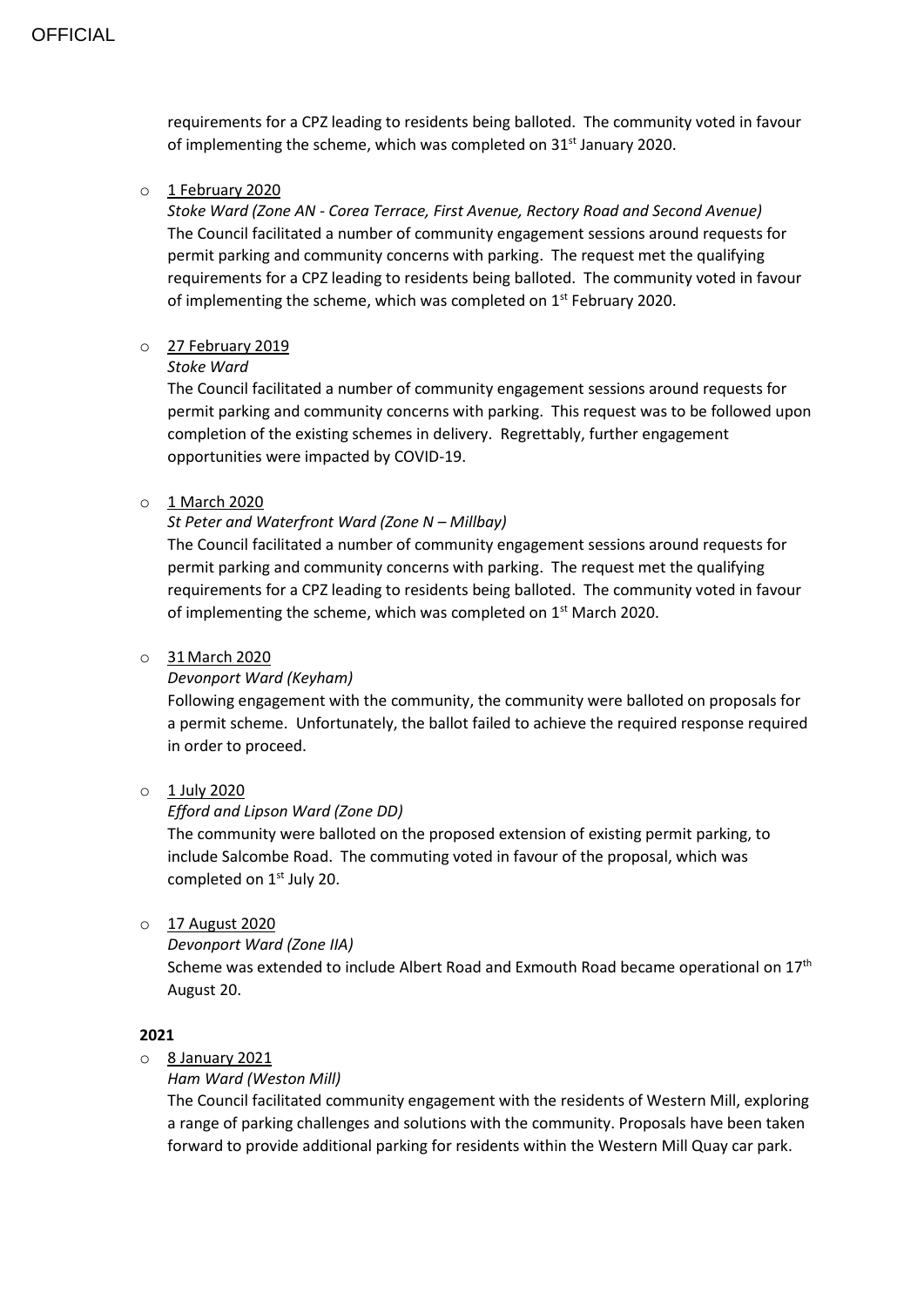Residents expressed varying views in respect to considering permit parking within the community.

o 7 March 2021

#### *Compton Ward (Western College Road, Mutley)*

The Council supported engagement with the community in respect to parking difficulties and challenges that had been raised to the Council. The Council are continuing to support and are exploring this request further.

## o August 2021

## *Moor View Ward (504k, Derriford)*

Consultation has been undertaken with local residents following parking concerns being raised to the Council. Residents have surveyed to understand more about their challenges and thoughts on a range of potential solutions to these challenges. The results of this survey are currently being reviewed.

# **4. LOOKING FORWARD – CHALLENGES**

4.1. There are a number of challenges that have emerged as Plymouth Highways has sought to support communities with parking challenges and the delivery of CPZ's: -

## *Impact of COVID-19*

- 4.2. COVID-19 has seen significant changes in parking behaviours within community streets, specifically following the sustained move to 'work from home'. This has seen an increase in residential vehicles within streets, levels above that which was experienced pre COVID-19. This can create a challenge whereby a CPZ is not effective where the parking challenges are as a result of the volume of the residents own vehicles and not the influx of commuters.
- 4.3. Because of these changes brought about through COVID-19, the determination of scheme request was paused, due to the inability to assess the utilisation of residential streets in the same way as pre COVID-19 and of the need to consider the wider impact of these changes going forward.

#### *Scheme Times*

- 4.4. The CPZ defines that a new scheme should operate for a minimum of three hours; this is the minimum intervention aimed at deterring commuter parking. A number of historical schemes operate for less than this, which includes one-hour schemes. Some of these schemes are known to have a very limited impact on supporting residents due to a limited ability to deter commuters/non-residential vehicles, where vehicles are observed to move for the period of the restriction, only to return shortly after.
- 4.5. One hour schemes are inefficient to enforce, presenting service challenges in effectively patrolling these permit zones within the one-hour period.

#### *Scheme Boundaries*

4.6. Whilst the CPZ police does not prescribe the minimum geographical size for a COZ scheme, new schemes consider displacement and impact on nearby streets within each proposal; including whether a new scheme is required over the extension of an existing scheme, (*i.e. scheme at Millbay was an extension of the existing zone N*). A number of